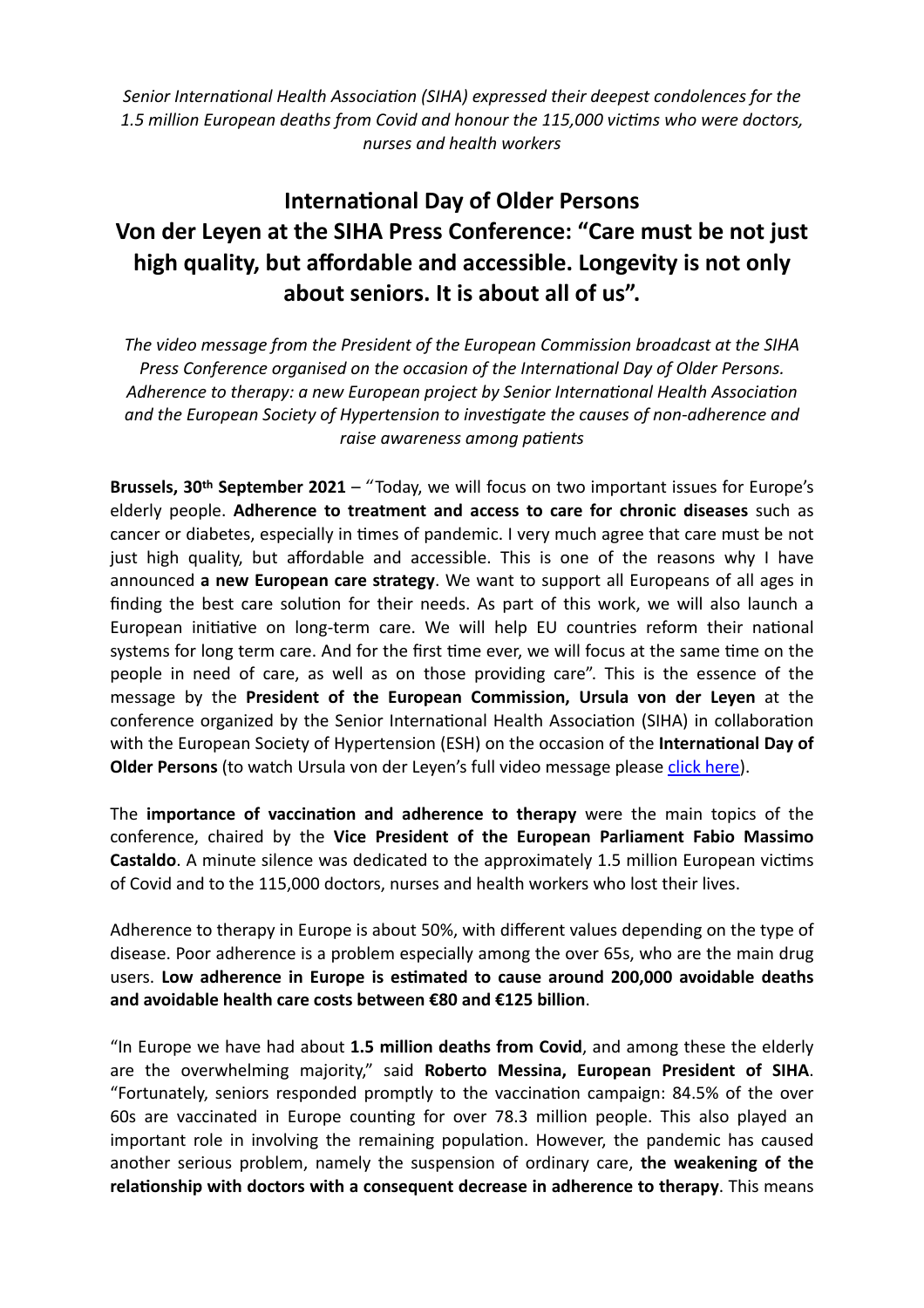disease recurrence, hospitalizations, loss of treatment effectiveness and hundreds of thousands of avoidable deaths. Furthermore, for health services across Europe, nonadherence results in a **waste of resources** that could be reinvested elsewhere. This is why it is so important to turn the spotlight on this issue on the day of elderly people".

During the conference, the **results of a real-world survey**1 on hypertension treatment models and adherence to therapy conducted in Italy by Senior Italia FederAnziani (Italian Federation for the Elderly) were presented. They show that thanks to effective and **simplified treatment strategies**, in particular with fixed drugs combinations, there is a significant improvement in adherence to antihypertensive therapy and pressure control in the elderly, which translate into a reduction in morbidity and mortality.

Leveraging this data, ESH and Servier, in collaboration with SIHA **launched a new project to promote adherence to therapy** in hypertensive patients. It starts with a **large survey with patients** in five European countries (France, Germany, Italy, United Kingdom and Spain). The results will help building a personalized approach of non-adherence to treatment with a special focus on the necessary therapeutic alliance between healthcare providers and patients. The project is possible, thanks to the support of Servier

The survey aims to **understand the psychological aspects of non-adherence** and to improve awareness of the consequences of non-adherence. Following the results, **an education campaign** will be developed to improve adherence through a therapeutic alliance between health professionals and hypertensive patients. The **collaboration with scientific societies and global patient groups** will facilitate the dissemination and communication of the results, promoting the cultural change needed to improve the health of seniors. The project will also contribute to **improve economic planning** and the allocation of resources from the institutions, and to optimize the sustainability of healthcare systems, especially dedicated to the elderly population.

«Hypertension is highly prevalent over the age of 65 affecting more than 60% of individuals in most European countries. A high blood pressure represents a major cardiovascular risk factor, which reduces life expectancy increases the risk of death due to cardiovascular, cerebral and renal diseases. Today, there is good evidence from clinical trials that treating elderly patients with hypertension has a positive benefit/risk ratio even in very elderly patients (>80 years). However, to prevent hypertension-mediated organ damage, **patients need to follow a life-long treatment based on life-style changes and antihypertensive medications**. To achieve an adequate and sustained blood pressure control, a proper adherence to medications is essential. Yet, poor adherence to therapy has been identified as a major factor limiting the benefits of antihypertensive therapies. To prevent non-adherence in older hypertensive patients, it is important to inform patients of the risks of nonadherence and to understand the reasons why patients interrupt their therapies» declared **Michel Burnier, Chairman ESH Working Group on Cardiovascular Pharmacotherapy and Adherence.**

\_\_\_\_\_\_\_\_\_\_\_\_\_\_\_\_\_\_\_\_

<sup>1</sup> Real-world antihypertensive treatment models, adherence to treatment and blood pressure control in the elderly: An Italian hypertension awareness campaign by Senior Italia FederAnziani, the Italian Hypertension Society and the Italian Federation of General Medicine. Rita Del Pinto, Giovambattista Desideri, Claudio Ferri, Enrico Agabiti Rosei, *High Blood Pressure & Cardiovascular Prevention* (2021).